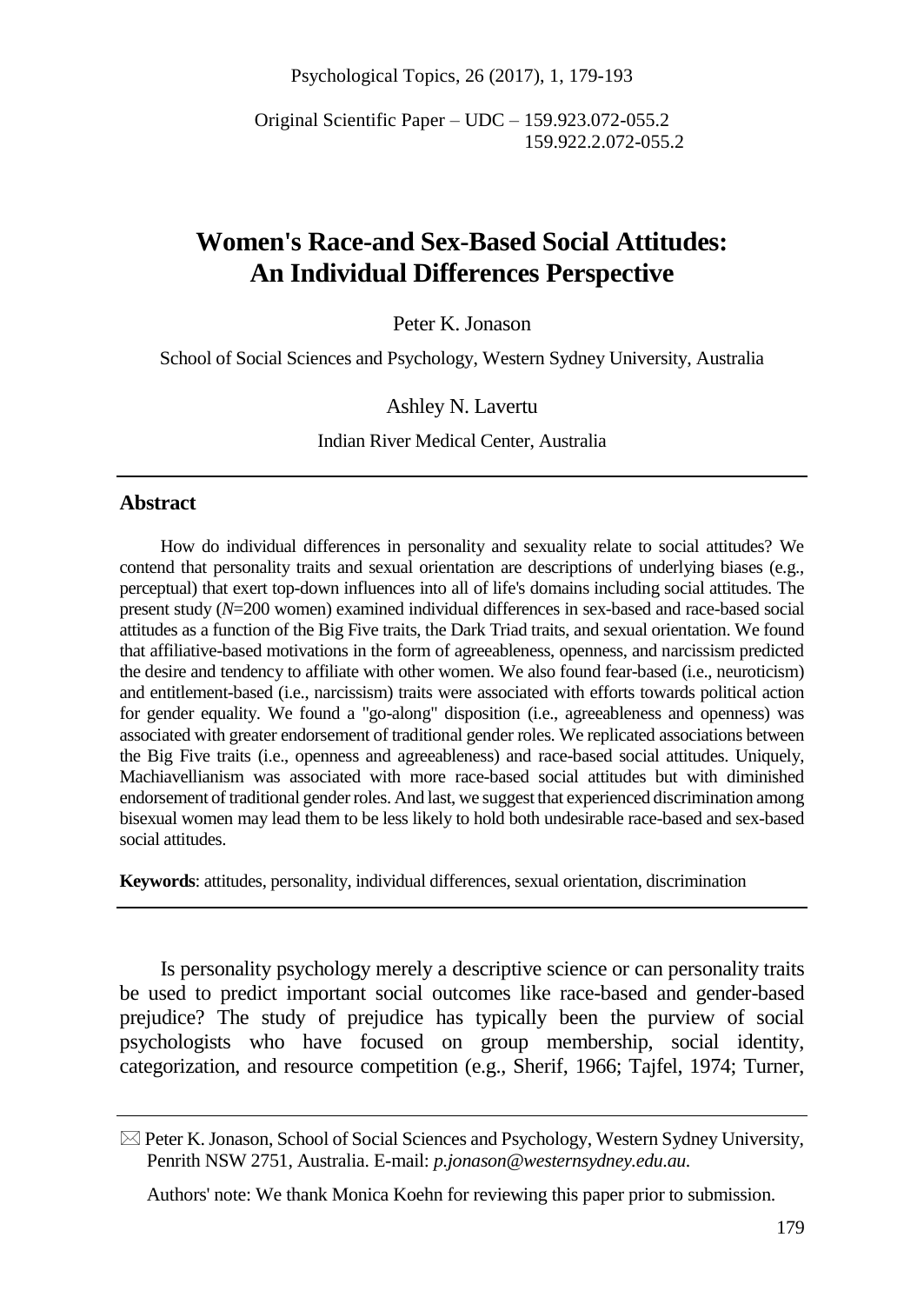1985). In contrast, personality psychologists suggest that traits are causally prior to social attitudes like prejudice (e.g., Altemeyer, 1996, 2004; Duckitt, 2001; McFarland, 2010; Sidanius & Pratto, 1999) and may reflect underlying biases in neurological and motivational systems (Jonason & Ferrell, 2016; Jonason & Jackson, 2016; Smillie, Pickering, & Jackson, 2006). Although prejudicial attitudes are temporally stable (Zick et al., 2008) and personality traits are related to prejudicial attitudes (Akrami, Ekehammar, & Bergh, 2011), the debate as to the utility of personality psychology to understand prejudice rages on (Hodson & Dhont, 2015). In this study we examine the utility of individual differences in personality and sexuality in predicting race-based social attitudes and extend this to include sexbased social attitudes through the examination of individual differences in feminist identity in a sample of women.

### **Personality and Prejudice**

In a larger, theoretical sense, we contend that personality traits reflect underlying, systematic bases in cognition, neurology, and preferences and exert topdown pressure on downstream attitudes and behaviors like prejudice. Broadband personality traits, in this sense, act as distal predictors of social outcomes. We focus on the Big Five traits (i.e., openness, conscientiousness, extraversion, agreeableness, and neuroticism; Donnellan, Oswald, Baird, & Lucas, 2006) and the Dark Triad traits (i.e., narcissism, psychopathy, and Machiavellianism; Paulhus & Williams, 2002). While most personality psychologists are familiar with the Big Five traits, the Dark Triad traits are relatively less well-known, especially when expressed subclinically. Therefore, a brief introduction to these traits is warranted. The traits are characterized by vanity and self-centeredness (i.e., narcissism), manipulation and cynicism (i.e., Machiavellianism), and callous social attitudes and amorality (i.e., psychopathy). These traits have implications for a broad range of social and personality phenomena (see Furnham, Richards, & Paulhus, 2013). The Dark Triad may be associated with individual differences in prejudice through aggression (Jones & Neria, 2015), limited empathy (Jonason, Lyons, Bethell, & Ross, 2013), and a "selfish" (Jonason, Strosser, Kroll, Duineveld, & Baruffi, 2015). Prejudice might be seen as a downstream effect facilitated by these antisocial dispositions.

The Big Five and the Dark Triad, capturing both socially desirable and undesirable (respectively) individual differences in personality, are related to racebased prejudice (for a review see Hodson & Dhont, 2015), and, therefore, may predict sex-based prejudice as well (Swim, Aiken, Hall, & Hunter, 1995). For instance, disagreeableness, limited openness to experience, and the Dark Triad traits predict race-based prejudice (Akrami et al., 2011; Ekehammar & Akrami, 2003, 2007; Ekehammar, Akrami, Gylje, & Zakrisson, 2004; Hodson, Hogg, & MacInnis, 2009; Jonason, 2015; Jones, 2013; Sibley & Duckitt, 2008). Therefore, we expect to replicate race-based social attitude effects here.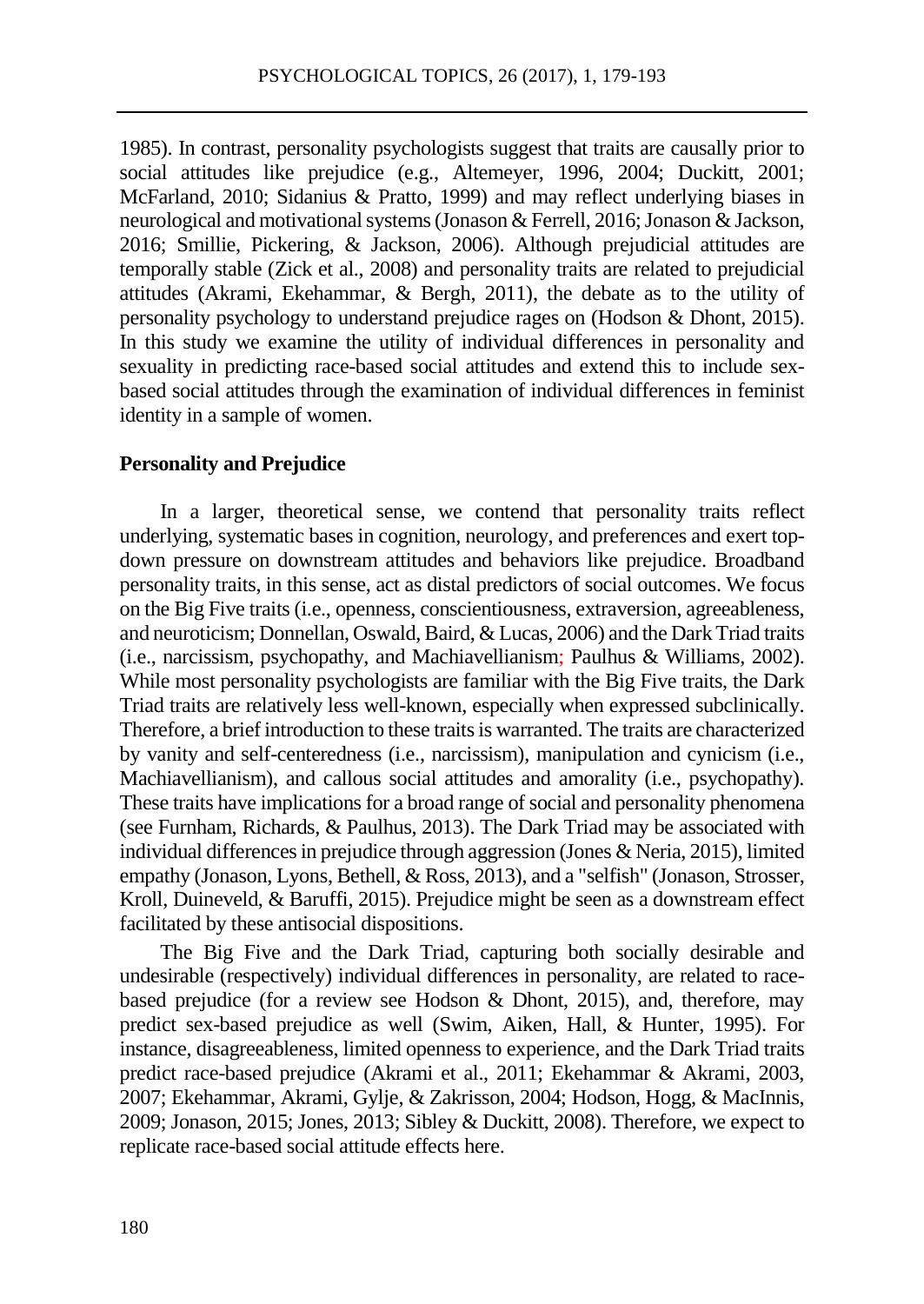While we expect that broadband personality traits to matter in understanding individual differences in attitudes towards women, the specific nature of those associations surely differs from race-based social attitudes given the different foci of the attitudes. Unfortunately, there is little work on sex-based social attitudes with most work focusing on factors like ambient (Bradley-Geist, Rivera, & Geringer, 2015), hostile, and ambivalent sexism (Glicke & Fiske, 1997). When examining personality correlates of sex-based social attitudes, researchers have, for instance, focused on religiosity (Fine-Davis, 1979), psychological well-being, gender-role identity (Saunders & Kashubeck-West, 2006), psychological dysfunction (Moradi & Subich, 2002), and collective self-esteem (Carpenter & Johnson, 2001) as opposed to more general measures of personality. Instead, we examine individual differences in one's desires to affiliate with women (i.e., Active Commitment), to advocate for gender equality or women's rights (i.e., Embeddedness-Emanation), and the degree of adoption of traditional gender roles (i.e., Passive Acceptance). We, therefore, make predictions specific to each kind of sex-based social attitude. First, if affiliative motivations towards women are associated with a desire to be near women we would expect individual differences that tap such a motivation to be associated with the affiliation desires. Traits like narcissism (Jonason & Jackson, 2016), extraversion, agreeableness, and openness (Smillie et al., 2006) reflect affliative-based motivational systems and, therefore, should be associated with women's desires to affiliate with other women. Second, neuroticism (as a measure of anxiety/worrisomeness) and narcissism (as a measure of entitlement) may be related to women's desire to fight for equal rights. Such women might be particularly worried about women's place in the world, seeing potential slights to gender equality everywhere (whether present or not; see Chon, 2016 who suggests some spuriosity) and simultaneously having a sense of entitlement may motivate women to work towards gender equality. Third, women who accept traditional gender roles may have a unique personality profile as well. For instance, given the centrality that Machiavellian people place on power (Jonason & Ferrell, 2016; Semenyna & Honey, 2015), the abdication of power found in traditional relationships may not fit with a person characterized by high rates of Machiavellianism. Individuals with a more "goalong" mentality (i.e., high in openness and agreeableness) may also passively endorse traditional gender roles as a form of inertia where they are disinclined to make a "noise" and complain about what they perceived as the status quo.

### **Sexual Orientation and Prejudice**

Just like with broadband personality traits, we expect sexual orientation to exert top-down influence on downstream outcomes like social attitudes. Both personality traits and sexual orientations have biological, hormonal, physiological, and neurological substrates. What are referred to as personality traits and sexual orientations are phenotypic expressions of these underlying biases. These biases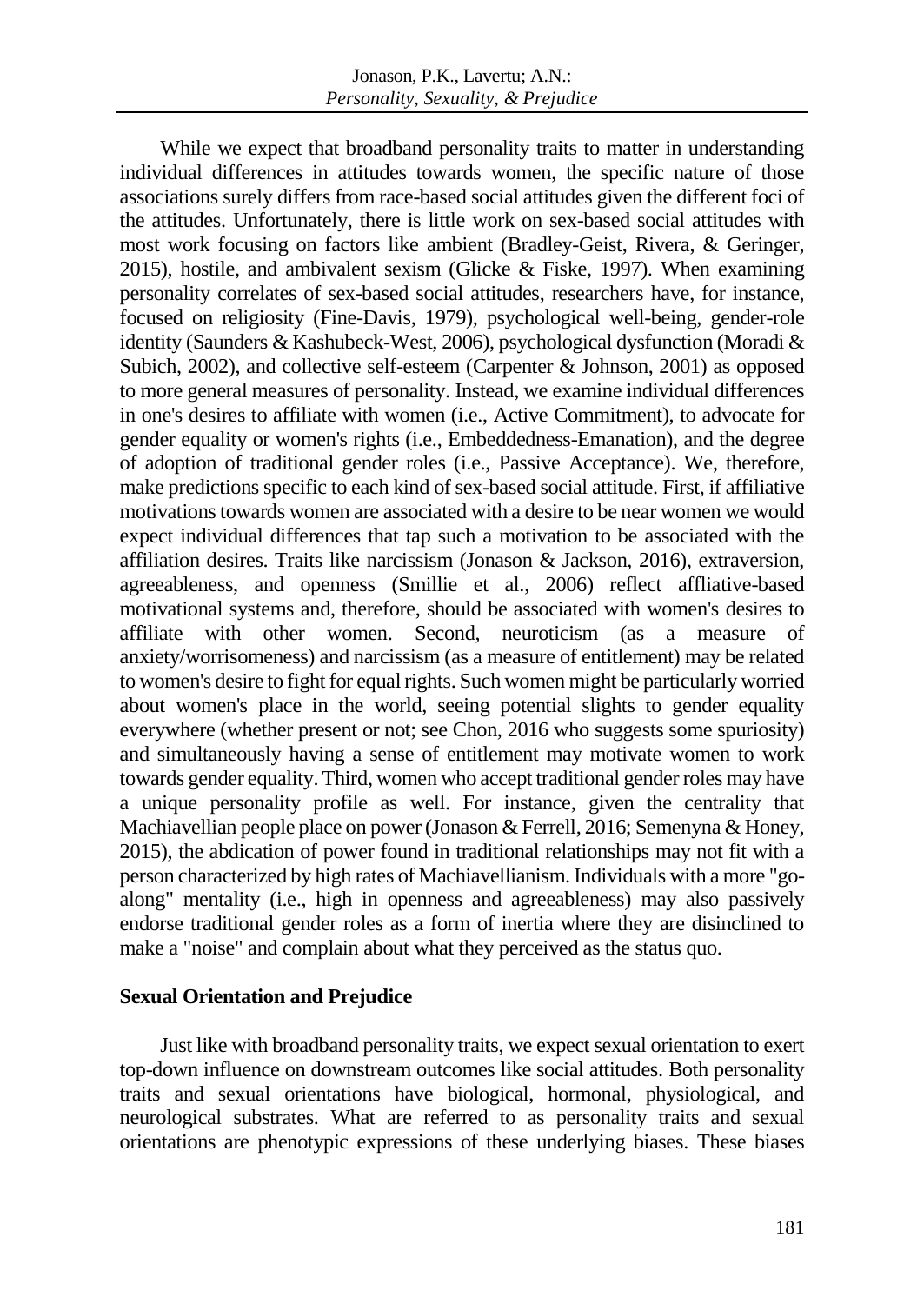color the way one sees and experiences the world which may then result in differences in race-based and sex-based social attitudes.

In an exploratory way, we explore how individual differences in sexual orientation might account for individual differences in race-based and sex-based social attitudes. People who identify with different sexual orientations experience different amounts of discrimination (Balsam, Rothblum, & Beauchaine, 2005). As heterosexuals conform the most to societal expectations of "proper" relationships, they receive the least discrimination, whereas, bisexuals, who simultaneously do not conform to heteronormative standards (Jackson, 2006) but also do not conform to binary views (i.e., either/or) of human sexuality, may experience the most discrimination (Myer, 2003). Coupled with the well-established discrimination against women in general (Banchefsky, Westfall, Park, & Judd, 2016; Morelli, Bianchi, Baiocco, Pezzuti, & Chirumbolo, 2016), these experiences might prime bisexual women to hold particularly socially progressive attitudes relative to heterosexuals and homosexuals. In the case of race-based social attitudes, bisexual women may be particularly unlikely to hold negative attitudes towards members of racial out-groups. In the case of sex-based social attitudes, this may encourage bisexual women to both affiliate with those who they perceive as less likely to victimize them (i.e., women) and to even advocate for equality. Indeed, given that bisexual women are likely to engage in heterosexual relationships with men, they may be especially concerned with gender equality as it directly affects them in ways that solely homosexual women do not experience.

In this study, we provide some evidence for our model of personality traits(e.g., Jonason & Ferrell, 2016). We envision a hierarchical system of individual differences where personality traits like the Dark Triad are casually prior to social attitudes. We conceive of personality traits as descriptive traits to account for systematic biases in motivational, cognitive, and affective systems that exert topdown influence on social and life outcome like social attitudes through traditional, heritable and socio-cognitive personality traits like the Big Five. In so doing, we provide some descriptive data as to what individual differences might allow us to better understand attitudes towards women and members of racial outgroups among women. We focus here on individual differences in distal personality traits and sexual orientation.

### **Method**

### *Participants and Procedure*

Female volunteers (*N*=200) from exclusively Western countries (64% North American; 33% Australian; 3% other), who were mostly attracted to members of the opposite sex (67%), of European ancestry (80%; 10% African; 3% Asian; 7% other), and in a committed relationship/married (64%; 46% single), aged 18-87 (*M*=32.35, *SD*=12.17) were contacted through social media sites like Reddit and Facebook to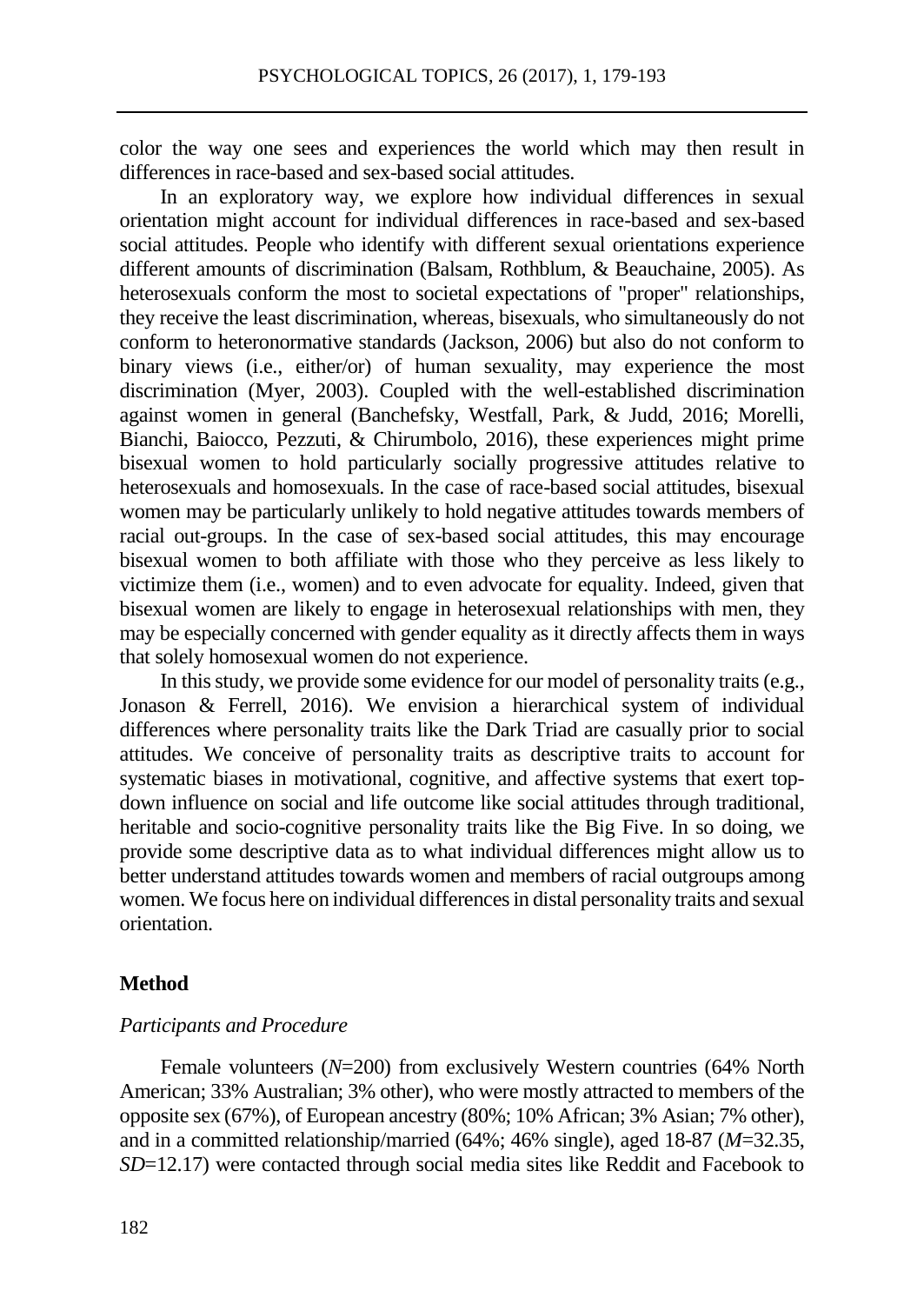complete a larger project about personality, women's health, and social attitudes. Participants were informed of the nature of the study, completed a number of selfreport measures, and were debriefed<sup>1</sup>.

### *Measures*

 $\overline{a}$ 

We measured the Big Five traits using the 20-item short *International Personality Item Pool* (Donnellan et al., 2006). Participants were asked the degree to which they agreed  $(1 = \text{Strongly disagree}; 5 = \text{Strongly agree})$  with the following statements: "Have a vivid imagination" (i.e., openness), "Get chores done right away" (i.e., conscientiousness), "I am the life of the party" (i.e., extraversion), "Sympathize with others' feelings" (i.e., agreeableness), and "Have frequent mood swings" (i.e., neuroticism). Items were averaged to create composites of openness ( $\alpha$ =.40), conscientiousness ( $\alpha$ =.65), extraversion ( $\alpha$ =.81), agreeableness ( $\alpha$ =.65), and neuroticism  $(\alpha = .66)$ .

The 27-item *Short Dark Triad questionnaire* (Jones & Paulhus, 2014) was used to assess the Dark Triad traits. Participants indicated how much they agreed  $(1 =$ *Strongly disagree*; 5 = *Strongly agree*) with items such as "It's not wise to tell your secrets" (i.e., Machiavellianism), "People see me as a natural leader" (i.e., narcissism), and "Payback needs to be quick and nasty" (i.e., psychopathy). Items were averaged for the corresponding measures of Machiavellianism  $(\alpha = .74)$ , narcissism ( $\alpha$ =.74), and psychopathy ( $\alpha$ =.73).<sup>2</sup>

Sex-based social attitudes were measured with the *Feminist Identity Development Scale* (Bargad & Hyde, 1991), trimmed to 27 items (Cowan, 2014), where participants report their agreement (1 = *Strongly disagree*; 5 = *Strongly agree*) with items like "I don't think there is any need for an Equal Rights Amendment; women are doing well" (i.e., Passive Acceptance), "Being a part of a women's community is important to me" (i.e., Embeddedness-Emanation), and "I want to work to improve women's status" (i.e., Active Commitment). Items on the respective scales were averaged to created indexes of Embeddedness-Emanation (Cronbach's α=.85), Passive Acceptance ( $α=0.87$ ), and Active Commitment ( $α=0.86$ ).<sup>3</sup> We tested the trustworthiness of one-dimensional  $(\chi^2(299)=812.81, p<01, \chi^2/df=2.72, \text{NFI}=.65,$ CFI $=$ .74, RMSEA $=$ .09 90%CI [.09, .10], *p*-closeness $<$ .01) and nested threedimensional  $(\chi^2(296)=529.95, p<01, \chi^2/df=1.79, NFI=.77, CFI=.88, RMSEA=.06$ 90%CI [.05, .07], *p*-closeness<.01; Appendix A) Confirmatory Factor models; the latter fit the data best albeit not that good in terms of the NFI and CFI ( $\Delta \chi^2 = 282.86$ ,

<sup>&</sup>lt;sup>1</sup> Participants and measures of personality overlap with Jonason and Lavertu (2017).

<sup>&</sup>lt;sup>2</sup> Machiavellianism was correlated with narcissism  $(r(198)=.30, p<.01)$  and psychopathy  $(r(198)=.49, p<.01)$  and psychopathy was correlated with narcissism  $(r(198)=.33,$ *p*<.01).

<sup>&</sup>lt;sup>3</sup> Embeddedness was correlated with active commitment  $(r(198)=0.59, p<0.01)$  and passive acceptance  $(r(198)=.35, p<.01)$ . Passive acceptance was correlated with active commitment (*r*(198)=.63, *p*<.01).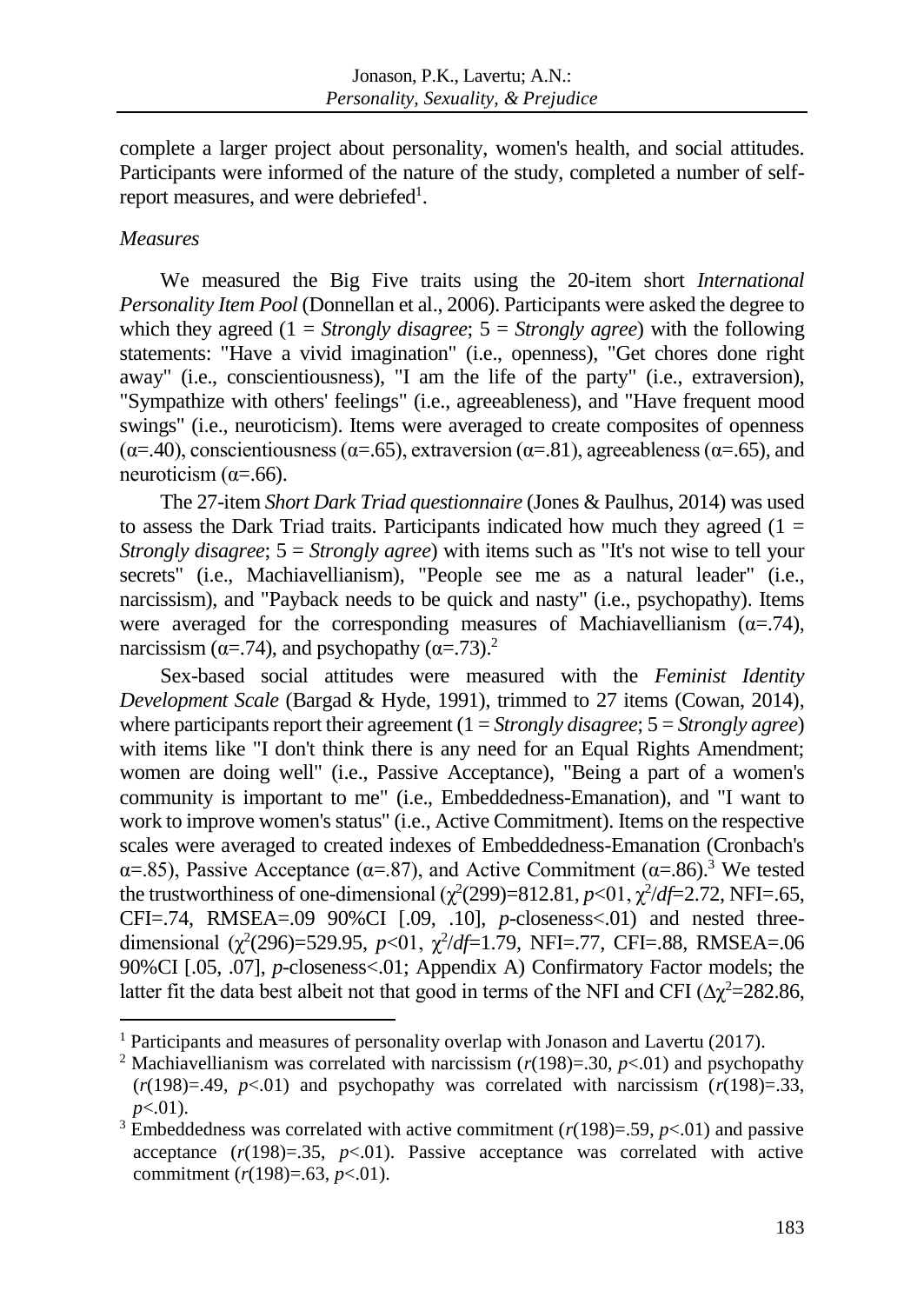*p*<.01), inconsistent with prior failures to demonstrate a multidimensional measure but similar to other work that revealed limited structure validity nonetheless (Fischer et al., 2000).

Race-based prejudice was measured with the eight most "central" (i.e., strongest factor loadings to reduce participant fatigue) items from the *Quick Discrimination Index* (Ponterotto et al., 1995) were used to measure attitudes (*i.e.*, cognitive and affective) about racial diversity. Participants reported their level of agreement  $(1 =$ *Strongly disagree*; 5 = *Strongly agree*) with statements such as "I think racial minorities complain too much about racial discrimination" and "There has been too much attention directed towards multicultural issues in business". The questions were averaged (after reversing the relevant items) to create an index of racial diversity attitudes  $(\alpha = .81)^4$ 

### **Results**

We begin with examination of the nomological network surrounding racial and sex-based social attitudes (Table 1). Embeddedness-emanation was associated with more narcissism and neuroticism. Active commitment was associated more narcissism, extraversion, agreeableness, and openness. Passive acceptance was associated with low scores on Machiavellianism but more extraversion, agreeableness, and openness. Individual differences in race-based prejudice were associated with more Machiavellianism and conscientiousness and less agreeableness and openness.

|                   | Embeddedness- | Active     | Passive    | Race-Based |
|-------------------|---------------|------------|------------|------------|
|                   | Emanation     | Commitment | Ecceptence | Prejudice  |
| Machiavellianism  | .03           | $-.08$     | $-.39***$  | $.29***$   |
| Narcissism        | $.16*$        | $.29***$   | .02        | .04        |
| Psychopathy       | .07           | .03        | $-.12$     | .05        |
| Extraversion      | .12           | $.34***$   | $.15*$     | $-.09$     |
| Agreeableness     | .10           | $.24***$   | $.31***$   | $-.23**$   |
| Conscientiousness | $-.06$        | $-.11$     | $-.05$     | $.22***$   |
| Neuroticism       | $.18*$        | .06        | .11        | $-.05$     |
| <b>Openness</b>   | .04           | $.19***$   | $.33***$   | $-.19***$  |

Table 1. *Nomological Network (r's) Surrounding Pro-Women Social Attitudes in Women*

*\*p<*.05; \*\**p*<01.

 $\overline{a}$ 

<sup>&</sup>lt;sup>4</sup> In confirmation of our assumption that racial and sex-based prejudice are correlated (Swim et al.,1995), we found that racial prejudice was correlated with embeddedness  $(r(198)=.29, p<.01)$ , passive acceptance  $(r(198)=.66, p<.01)$ , and active commitment (*r*(198)=.54, *p*<.01).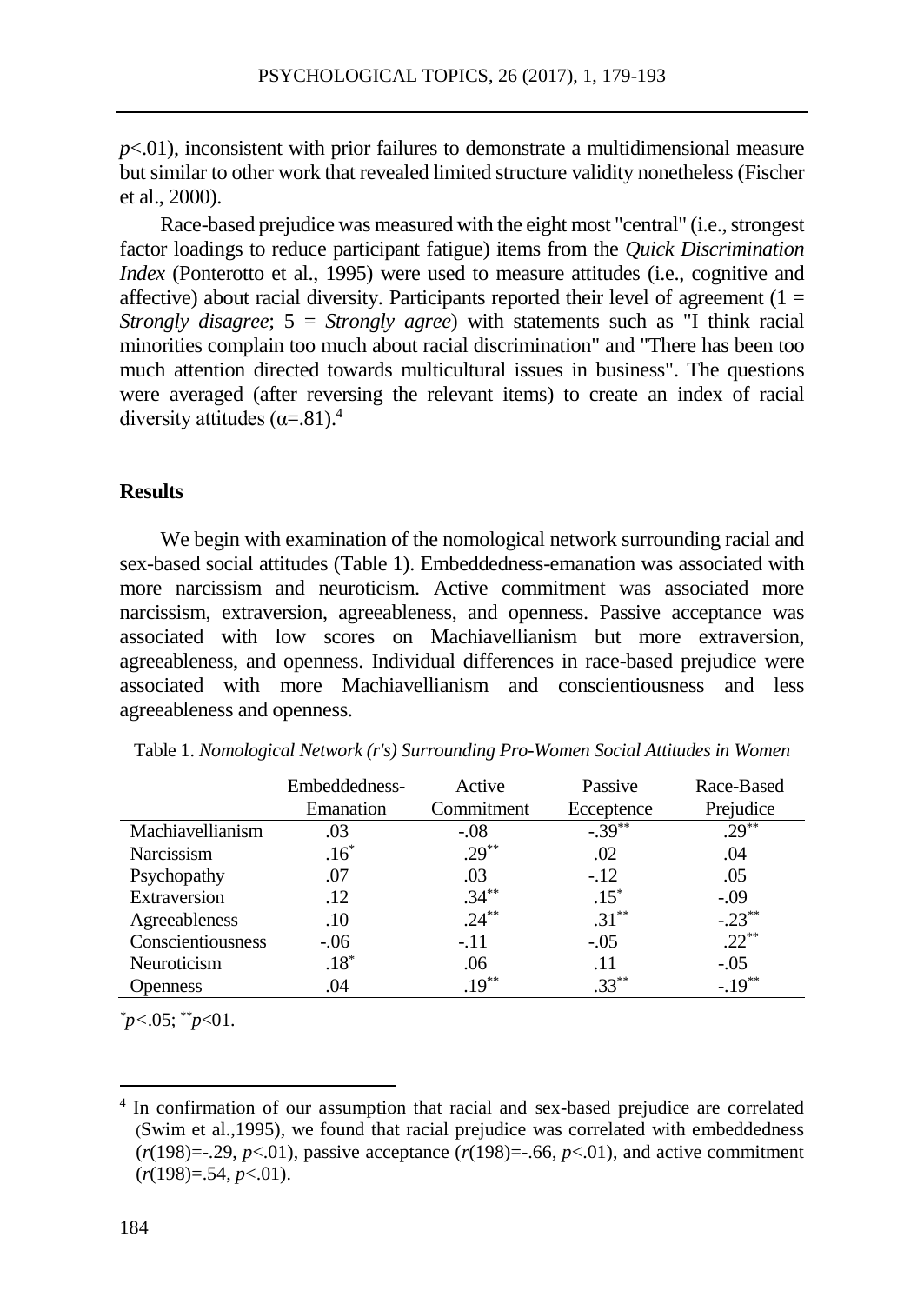Next, we examined the manner by which individual differences in sexual orientation (i.e., who participant's report being attracted to) predicts differences in sex-based and race-based social attitudes. In the case of race-based prejudice, there was a main effect of sexual orientation  $(F(1, 198)=4.77, p<.01, \eta_p^2=0.05)$ , suggesting women attracted to both sexes (i.e., bisexual; *n*=33; *M*=1.94, *SD*=0.82) were the least racist whereas women attracted to the opposite sex (i.e., heterosexual; *n*=133; *M*=2.37, *SD*=0.73) were the most racist, with homosexual women in the middle  $(n=16; M=2.13, SD=0.66)$ . When we included sexual orientation in a mixed model ANOVA, nothing was detected. However, when we treated the three measures of attitudes as a linear composite in a MANOVA and used only Roy's Largest Root, we found that women attracted to both sexes held the most positive attitudes (Roy's=.05; *F*(3, 197)=2.92, *p*<.05,  $\eta_p^2$ =.05) in the embeddeness-emanation (*F*(2, 198)=3.20,  $p$ <.05,  $\eta_p^2$ =.04) and active commitment (*F*(2, 198)=3.55, *p*<.05,  $\eta_p^2$ =.04) dimensions only (Figure 1). However, such sexual orientation effects are suspect and weak given imbalanced sample size cells along with the need to rely on a liberal multivariate test.





*Note.* EE=Embeddedness-Emanation; AC=Active Commitment; PA=Passive Acceptance

### **Discussion**

We contend that personality traits and individual differences in sexuality represent descriptive terms to refer to systematic biases in neurology, motivation, and physiology (Jonason & Ferrell, 2016; Jonason & Jackson, 2016). These systematic biases exert top-down influences in all areas of life including social attitudes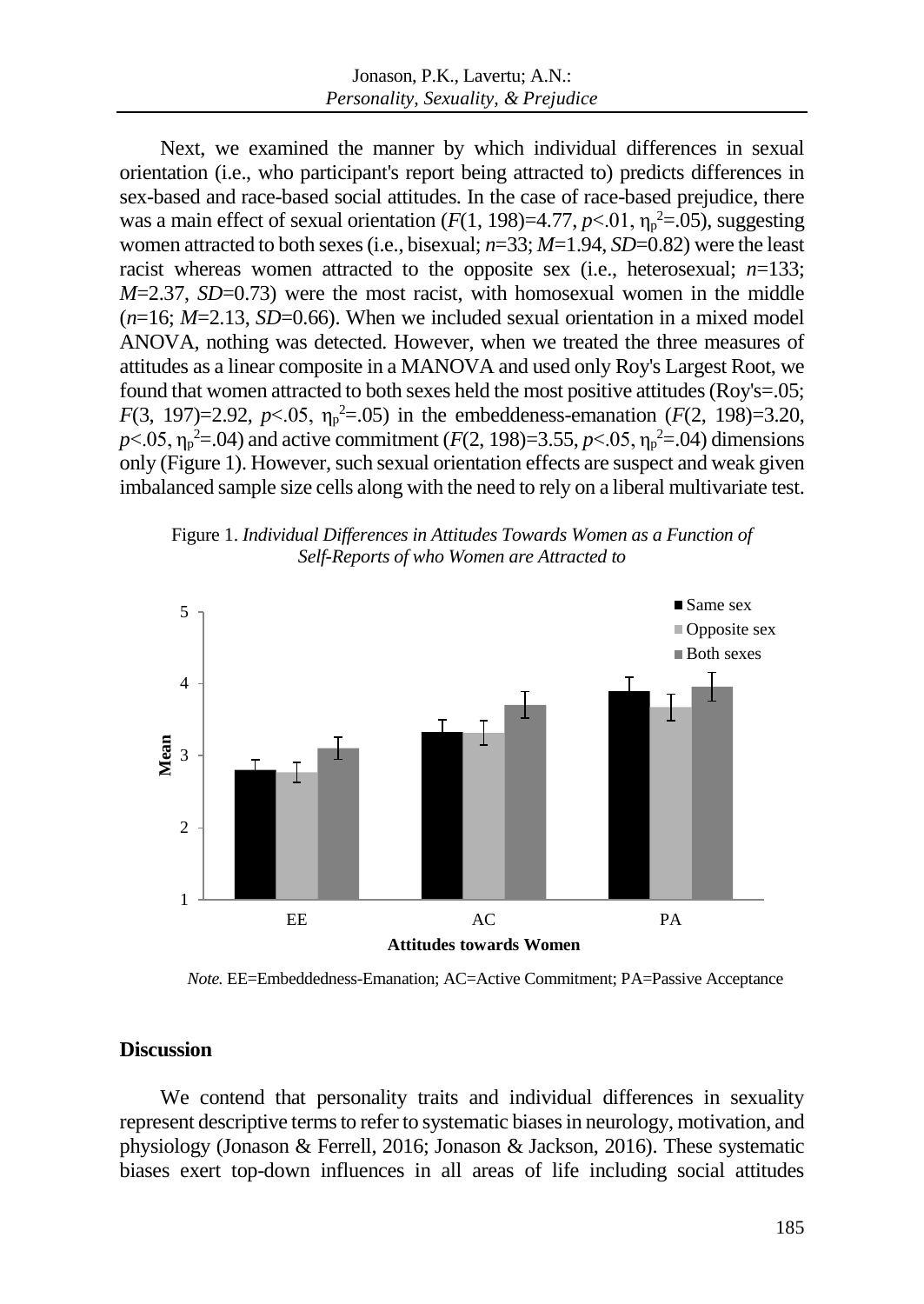including prejudice (Hodson & Dhont, 2015). If true, we would expect individual differences in personality and sexuality to relate to individual differences in sexbased and race-based social attitudes. In this study, we examined the role of the Big Five traits, the Dark Triad traits, and sexual orientation in understanding the social attitudes racism and gender equality in a sample of women.

To begin, we replicated work on a person-centered model of race-based social attitudes. Considerable evidence suggests disagreeableness and limited openness to experience predict race-based social attitudes (Akrami et al., 2011; Ekehammar & Akrami, 2003, 2007; Sibley & Duckitt, 2008) and we have conceptually replicated these effects here. Less is known about the relationship between the Dark Triad traits and prejudice (Hodson & Dhont, 2015; Hodson et al., 2009). For instance, consistent with work examinig members of the KKK in America (Jones, 2013) suggests psychopathy and Machiavellianism may be associated with racial prejudice. Through the use of a rather simple (relative to other studies; Jonason, 2015) attitudinal measure of racial prejudice, it appears only Machiavellianism was associated with such prejudice. It is unfortunate that there is not more consistency across studies in the Dark Triad traits that are associated with racial prejudice. We suspect this may have to do with the nature of the questions being asked to assess racism. For instance, the measure we used may represent a rather benign form of racism when racism often takes a violent form (e.g., lynchings in 1950s America, riots in Cronulla, NSW, AUS). Future work may need to better examine how and when the Dark Triad traits are associated with racial prejudice (see Akrami et al., 2011).

Fairly unique to this study is an examination of the individual differences in affiliative attitudes towards women, tendencies in taking political action towards gender equality, and acceptance of traditional gender sex roles in women. We found that most of our sample had stronger passive acceptance of traditional gender roles than the other forms of attitudes towards women but these were qualified by individual differences in personality that may reflect a "go-along-get-along" disposition in the form of traits like agreeableness and openness. While more openness may be associated more progressive political attitudes (Jonason, 2014), the association we found between openness and more traditional gender roles may be a result of their willingness to be more accepting of *others* but may not say as much about themselves. Openness then, may not be about intellect, art, or esthetics, but instead, is about compassion (Shiota, Keltner, & John, 2006). The desire to help others in the form of advocating for equality may be especially female approaches to the world. It seems to us that the affliative motivations, entitlement, and anxiety that may characterize personality traits (Jonason & Jackson, 2016; Smillie et al., 2006) influence sex-based social attitudes. It appears as though traits like extraversion, narcissism, and openness—all with affiliative-motivation links—lead women to want to affiliate with other women. In contrast, a sense of deserving more from the world as measured with narcissism and the fearfulness associated with neuroticism may drive women towards taking action to rectify perceived slights of gender-based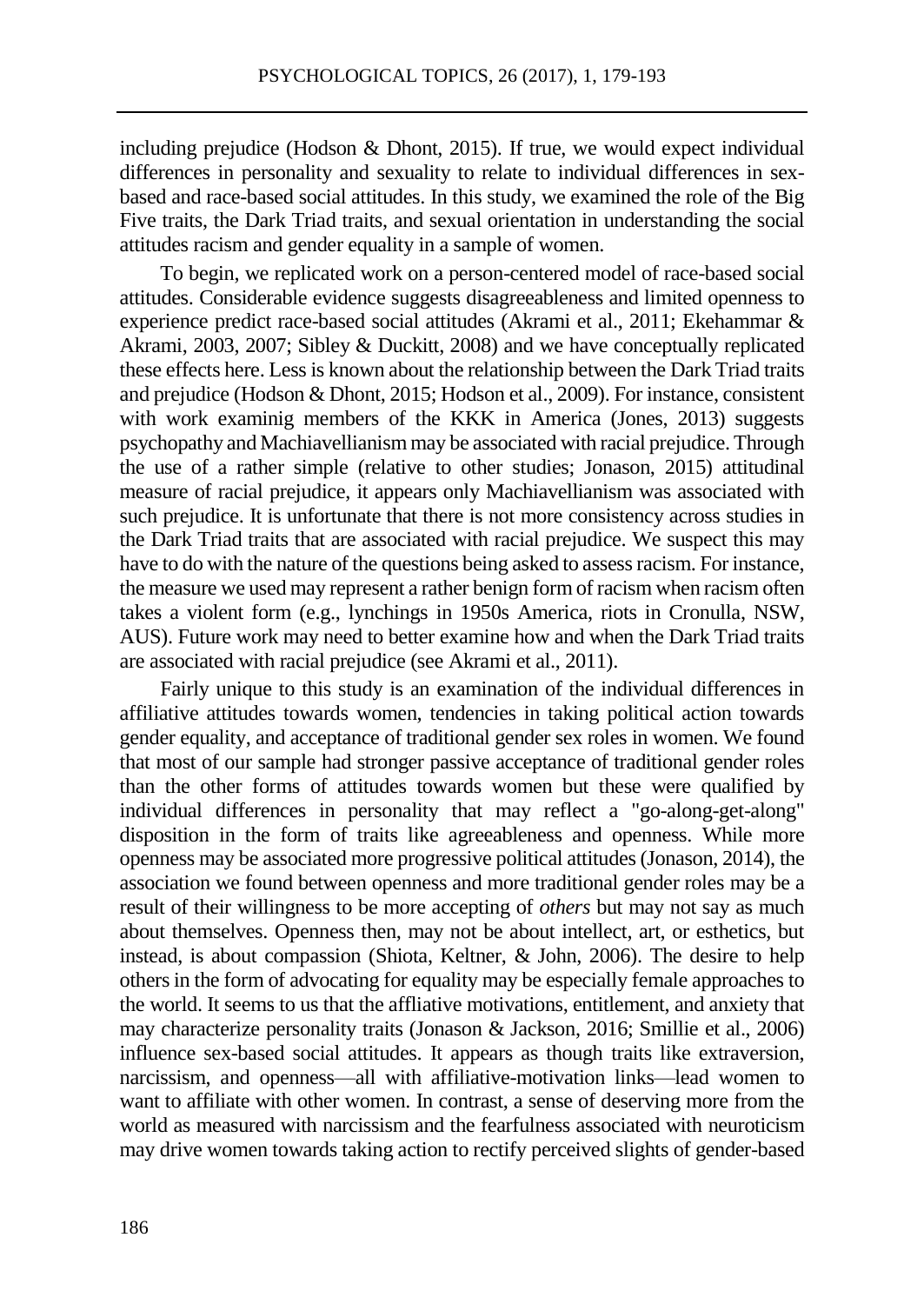equality. And last, we revealed that women low on Machiavellianism may be rather opposed to conforming to traditional gender roles. One of the core features of this trait is a desire for power (Jonason & Ferrell, 2016; Semenyna & Honey, 2015). In as much as traditional gender roles undermine the power of women, women who are dispositionally oriented towards power may find traditional gender roles offensive. Such evidence is consistent with our contention that personality traits exert top-down influences on social attitudes.

We followed analyses on personality traits to examine the role of sexual orientation in predicting race-based and sex-based social attitudes. Like personality traits, sexual orientation is, at its core, a descriptive framework to understand latent biases in mate preferences, social interests, physiology, and more. It acts as the proximal descriptor for these deeper differences. However, this is not to say that external influences do not act upon the individual differences that compromise sexual orientation. Indeed, there is strong evidence for heterosexuals receiving limited discrimination whereas bisexuals may experience a greater amount (Balsam et al., 2005; Myer, 2003). Women already experience considerable prejudice around their sexual identity (Banchefsky et al., 2016; Morelli et al., 2016), making women who are bisexual especially prone to discrimination. This may translate to both political activism and a greater desire to affiliate with other women (i.e., a safe-zone), but also a diminished tendency towards race-based discrimination. Collectively, we contend that it is discriminated groups that may be biased away from sex-based and genderbased discrimination as they have experienced their own form of discrimination.

# *Limitations and Conclusions*

Our results are qualified by a number of limitations. First, our sample was exclusively female. The data for this study represent secondary analyses for a project on women's health and, thus, no male participants were solicited. A juxtaposition of patterns in men and women might be informative in future research. Indeed, men do experience some sex-based prejudice in the workplace, for example (Clow, Ricciardelli, & Bartfay, 2015). In addition, while the data was collected from a nonstudent sample, the sample can still be characterized as WEIRD (i.e., western, educated, industrialized, rich, and democratic; Henrich, Heine, & Norenzayan, 2010) and convenience in nature. If economic factors exacerbate or attenuate race-based and sex-based prejudice, cross-cultural differences might matter. While we examined cross-*country* effects in preliminary analyses, none were detected, but we cannot rule out diminished power for sample sizes and a conflation of country and culture. Third, we relied on self-report measures throughout. It is unclear how personality traits can be measured efficiently in non-self-report ways and there is even some doubt as to whether implicit tests might not be a trustworthy test of prejudicial attitudes (Carlsson & Agerström, 2016). Nevertheless, future research might adopt implicit measure of sex-based and race-based social attitudes to bolster our claims here.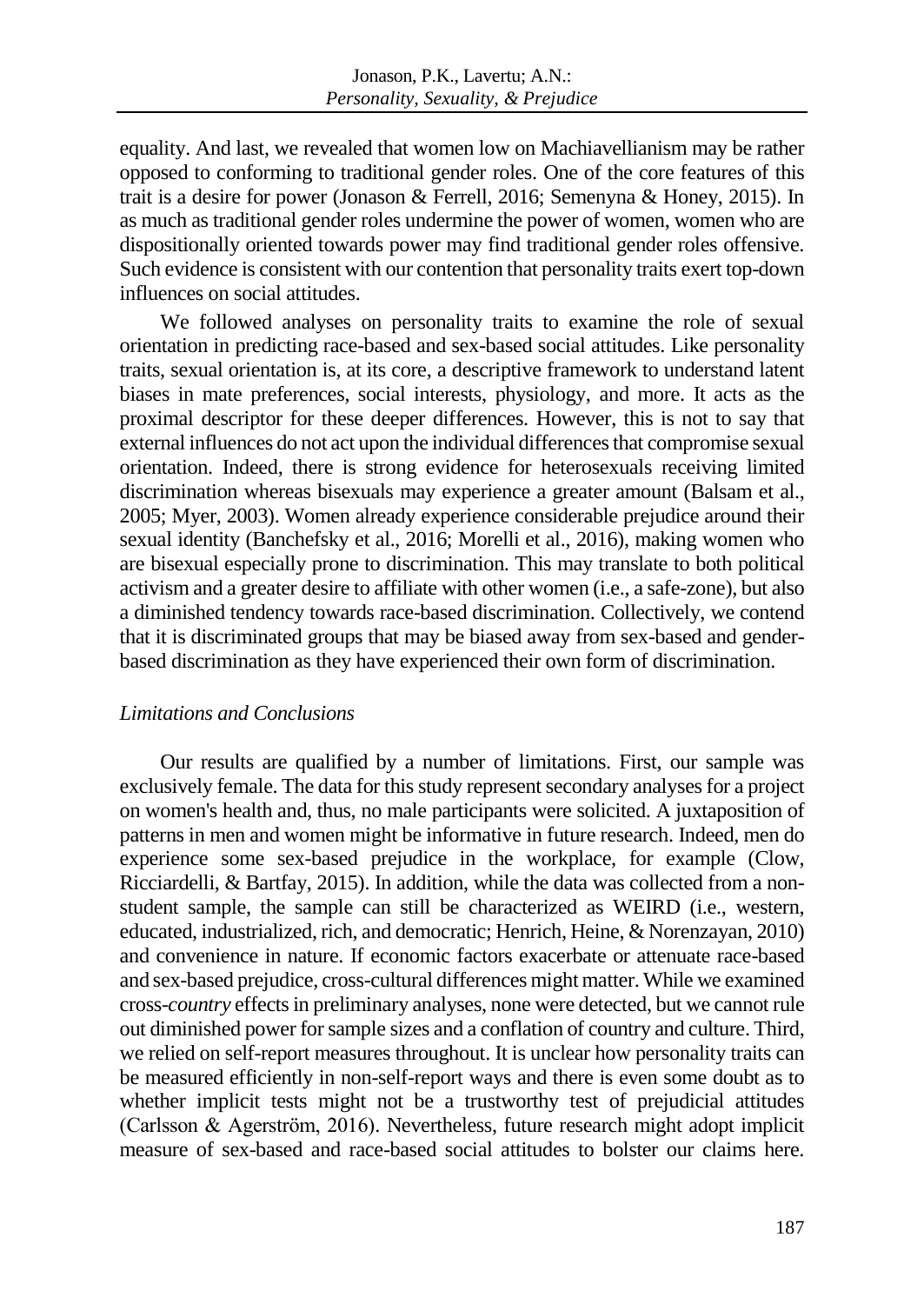Fourth, we relied on simple, univariate tests throughout. For instance, in theory, one wants to control for the shared variance among the Dark Triad traits. However, this is only essential when there is a manifold of correlations among the three traits. If present, multivariate tests (e.g., latent variable analyses) allow researchers to remove potentially spurious relationships, but as we failed to find any such effects, doing so was unnecessary. Fifth, we examined only distal personality traits whereas other traits like social dominance and authoritarianism might play a proximal, mediating role between distal traits and social outcomes (Jonason, 2015; McFarland, 2010). And, sixth, the validity of the Feminist Identity Development Scale is unclear (Fischer et al., 2000; Gerstmann & Kramer, 1997) and, thus future work might adopt other scales like the Attitudes Toward Women scale (Spence & Helmreich, 1972).

For the last 50 years personality psychology has predominantly been a descriptive enterprise. Even when it is used to assess predictive power in domains like organizational psychology, it still tends to be characterized by an examination of shared variance. This may reflect some early missteps (or oversteps) in the field by researchers like Freud and may also reflect understandable-yet-potentiallyexaggerated concerns over conflating correlation with causation. If we organize personality and individual differences in a hierarchal system whereby motivational, hormonal, and perceptual systems exert top-down, distal influences on behaviors and attitudes and what are traditionally coined as personality traits as descriptive labels of patterns of these higher-order systems (Jonason & Ferrell, 2016). That is, we contend with a strong theoretical framework, researcher may be permitted to make quasicausal statements given *a priori* assumptions. In this study, we have conducted some preliminary tests of this model by examining how individual differences in personality and sexual orientation relate to sex-based and gender-based social attitudes.

### **References**

- Akrami, N., Ekehammar, B., & Bergh, R. (2011). Generalized prejudice: Common and specific components. *Psychological Science, 22*, 57-59.
- Altemeyer, B. (1996). *The authoritarian specter*. Cambridge, MA: Harvard University Press.
- Altemeyer, B. (2004). The other Authoritarian personality. In J.T. Jost & J. Sidanius (Eds.), *Political psychology: Key readings* (pp. 85-107). New York, NY: Psychology Press.
- Balsam, K.F., Rothblum, E.D., & Beauchaine, T.P. (2005). Victimization over the life span: A comparison of lesbian, gay, bisexual, and heterosexual siblings. *Journal of Consulting and Clinical Psychology, 73*, 477-483.
- Banchefsky, S., Westfall, J., Park, B., & Judd, C.M. (2016). But you don't look like a scientist!: Women scientists with feminine appearance are deemed less likely to be scientists. *Sex Roles.* doi 10.1007/s11199-016-0586-1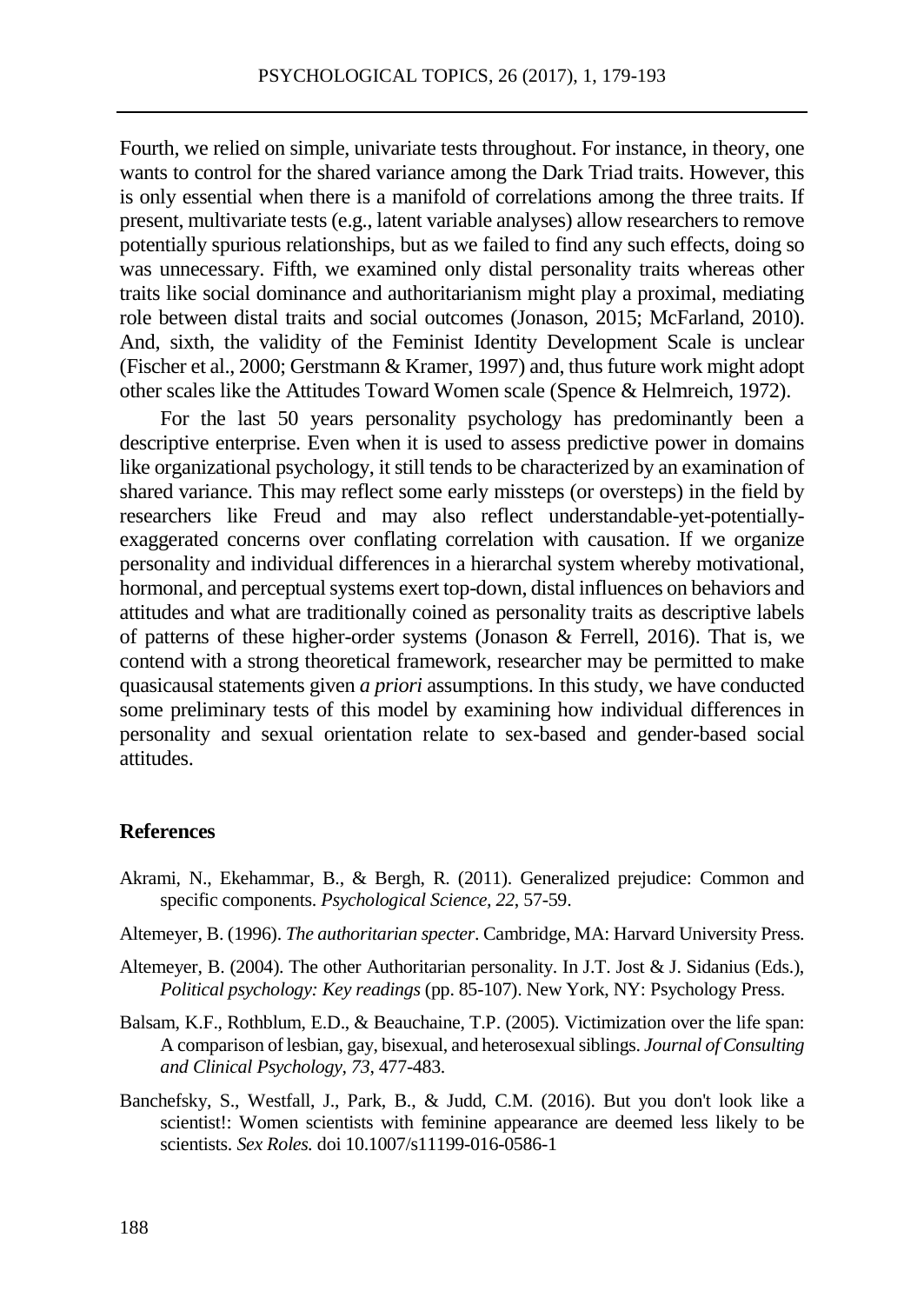- Bargad, A., & Hyde, J.S. (1991). Women's studies: A study of feminist identity in women. *Psychology of Women Quarterly, 15*, 181-201.
- Bradley-Geist, J.C., Rivera, I., & Geringer, S.D. (2015). The collateral damage of ambient sexism: Observing sexism impacts bystander self-esteem and career aspirations. *Sex Roles, 73*, 29-42.
- Carlsson, R., & Agerström, J. (2016). A closer look at the discrimination outcomes in the IAT literature. *Scandinavian Journal of Psychology*. doi: 10.1111/sjop.12288
- Carpenter, S., & Johnson, L.E. (2001). Women derive collective self-esteem from their feminist identity. *Psychology of Women Quarterly, 25*, 254-257.
- Chon, D.S. (2016). A spurious relationship of gender equality with female homicide victimization: A cross-national study. *Crime & Delinquency, 52*, 397-419.
- Clow, K.A., Ricciardelli, R., & Bartfay, W.J. (2015). Are you man enough to be a nurse? The impact of ambivalent sexism and role incongruity on perceptions of men and women in nursing advertisements. *Sex Roles, 72*, 363-376.
- Cowan, L.K. (2014). *Feminist perceptions of evolutionary psychology: An empirical study*. Dissertation at Texas Woman's University.
- Donnellan, M.B., Baird, B.M., Lucas, R.E., & Oswald, F.L. (2006). The Mini-IPIP Scales: Tiny-yet-effective measures of the Big Five Factors of personality. *Psychological Assessment, 18*, 192-203.
- Duckitt, J. (2001). A dual-process cognitive-motivational theory of ideology and prejudice. In M.P. Zanna (Ed.), *Advances in experimental social psychology, Vol. 33* (pp. 41-113). San Diego, CA: Academic Press.
- Ekehammar, B., & Akrami, N. (2003). The relation between personality and prejudice: A variable- and a person-centred approach. *European Journal of Personality, 17*, 449-464.
- Ekehammar, B., & Akrami, N. (2007). Personality and prejudice: From Big Five personality factors to facets. *Journal of Personality, 75*, 899-926.
- Ekehammar, B., Akrami, N., Gylje, M., & Zakrisson, I. (2004). What matters most to prejudice: Big Five personality, Social Dominance Orientation, or Right‐Wing Authoritarianism? *European Journal of Personality, 18*, 463-482.
- Fine-Davis, M. (1979). Personality correlates of attitudes toward the role and status of women in Ireland*. Journal of Personality, 47*, 379-396.
- Fischer, A.R., Tokar, D.M., Mergl, M.M., Good, G.E., Hill, M.S., & Blum, S.A. (2000). Assessing women's feminist identity development: Studies of convergent, discriminant, and structural validity. *Psychology of Women Quarterly, 24*, 15-29.
- Furnham, A., Richards, S.C., & Paulhus, D.L. (2013). The Dark Triad of personality: A 10 year review. *Social and Personality Psychology Compass, 7*, 199-216.
- Gerstmann, E.A., & Kramer, D.A. (1997). Feminist identity development: Psychometric analyses of two feminist identity scales. *Sex Roles, 36*, 327-348.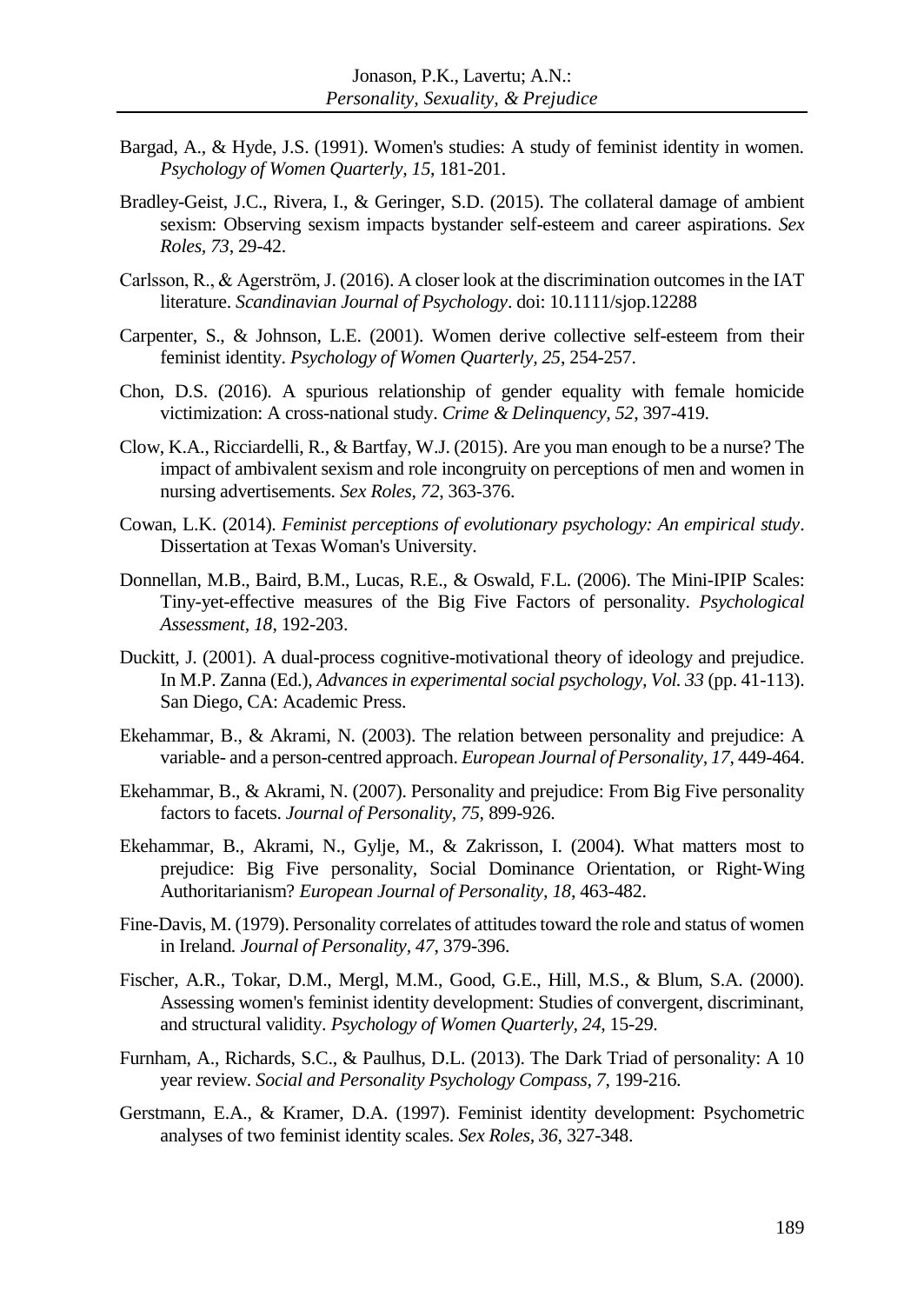- Glicke, P., & Fiske, S.T. (1997). Hostile and benevolent sexism: Measuring ambivalent sexist attitudes toward women. *Psychology of Women Quarterly, 21*, 119-135.
- Henrich, J., Heine, S.J., & Norenzayan, A. (2010). The weirdest people in the world? *Behavioral and Brain Sciences, 33*, 61-83.
- Hodson, G., & Dhont, K. (2015). The person-based nature of prejudice: Individual difference predictors of intergroup negativity. *European Review of Social Psychology, 26*, 1-42.
- Hodson, G., Hogg, S.M., & MacInnis, C.C. (2009). The role of "dark personalities" (narcissism, Machiavellianism, psychopathy), Big Five personality factors, and ideology in explaining prejudice. *Journal of Research in Personality, 43*, 686-690.
- Jackson, S. (2006). Gender, sexuality and heterosexuality: The complexity (and limits) of heteronormativity. *Feminist Theory, 7*, 105-121.
- Jonason, P.K. (2014). Personality and politics. *Personality and Individual Differences, 71*, 181-184.
- Jonason, P.K. (2015). How "dark" personality traits and perceptions relate to racism in Australia. *Personality and Individual Differences, 72*, 47-51.
- Jonason, P.K., & Ferrell, J.D. (2016). Looking under the hood: The psychogenic motivational foundations of the Dark Triad. *Personality and Individual Differences, 94*, 324-333.
- Jonason, P.K., & Jackson, C.J. (2016). The Dark Triad traits through the lens of Reinforcement Sensitivity Theory. *Personality and Individual Differences, 90*, 273-277.
- Jonason, P.K., & Lavertu, A.N. (2017). The reproductive costs and benefits associated with the Dark Triad traits in women. *Personality and Individual Differences*, *110*, 38-40.
- Jonason, P.K., Lyons, M., Bethell, E.J., & Ross, R. (2013). Different routes to limited empathy in the sexes: Examining the links between the Dark Triad and empathy. *Personality and Individual Differences, 54*, 572-576.
- Jonason, P.K., Strosser, G.L., Kroll, C.H., Duineveld, J.J., & Baruffi, S.A. (2015). Valuing myself over others: The Dark Triad traits and moral and social values. *Personality and Individual Differences, 81*, 102-106.
- Jones, D.N. (2013). Psychopathy and Machiavellianism predict differences in racially motivated attitudes and their affiliations. *Journal of Applied Social Psychology, 43*, E367-E378.
- Jones, D.N., & Neria, A.L. (2015). The Dark Triad and dispositional aggression. *Personality and Individual Differences, 86*, 360-364.
- Jones, D.N., & Paulhus, D.L. (2014). Introducing the Short Dark Triad (SD3): A brief measure of dark personality traits. *Assessment, 21*, 28-41.
- McFarland, S. (2010). Authoritarianism, social dominance, and other roots of generalized prejudice. *Political Psychology, 31*, 453-477.
- Meyer, I.H. (2003). Prejudice, social stress, and mental health in lesbian, gay, and bisexual populations: Conceptual issues and research evidence. *Psychological Bulletin, 129*, 674- 681.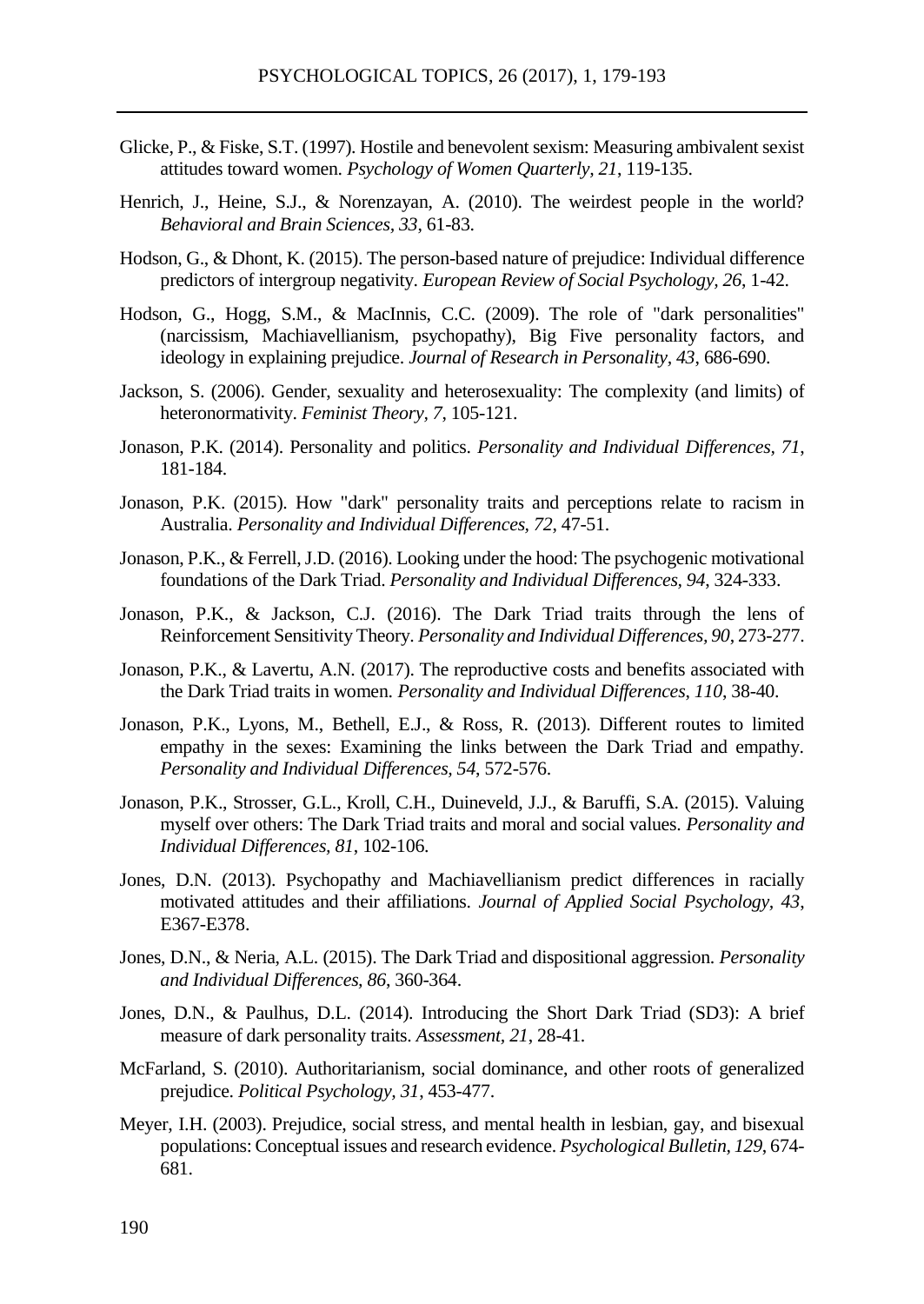- Moradi, B., & Subich, L.M. (2002). Women's distress to perceived sexist events and feminist identity development attitudes: Links to women's psychological distress. *Counseling Psychologist, 30*, 44-65.
- Morelli, M., Bianchi, D., Biaocco, R., Pezzuti, L., & Chirumbolo, A. (2016). Not-allowed sharing of sexts and dating violence from the perpetrator's perspective: The moderation role of sexism. *Computers in Human Behavior, 56*, 163-169.
- Paulhus, D.L., & Williams, K.M. (2002). The dark triad of personality: Narcissism, Machiavellianism, and psychopathy. *Journal of Research in Personality, 36*, 556-563.
- Ponterotto, J.G., Burkard, A., Rieger, B.P., Grieger, I., D'Onofrio, A., Dubuisson, A., ... Sax, G. (1995). Development and initial validation of the Quick Discrimination Index (QDI). *Educational and Psychological Measurement, 55*, 1016-1031.
- Saunders, K.J., & Kashubeck-West, S. (2006). The relations among feminist identity development, gender-role orientation, and psychological well-being in women. *Psychology of Women Quarterly, 30*, 199-211.
- Semenyna, S.W., & Honey, P.L. (2015). Dominance styles mediate sex differences in Dark Triad traits. *Personality and Individual Differences, 83*, 37-43.
- Sherif, M. (1966). *In common predicament: Social psychology of intergroup conflict and cooperation*. Boston, MA: Houghton, Mifflin & Company.
- Shiota, M.D., Keltner, D., & John, O.P. (2006). Positive emotion dispositions differentially associated with Big Five personality and attachment style. *Journal of Positive Psychology, 1,* 61-71.
- Sibley, C.G., & Duckitt, J. (2008). Personality and prejudice: A meta-analysis and theoretical review. *Personality and Social Psychology Review, 12*, 248-279.
- Sidanius, J., & Pratto, F. (1999). *Social dominance: An intergroup theory of social hierarchy and oppression*. Cambridge, UK: Cambridge University Press.
- Smillie, L.D., Pickering, A.D., & Jackson, C J. (2006). The new reinforcement sensitivity theory: Implications for personality measurement. *Personality and Social Psychology Review, 10*, 320-335.
- Spence, J.T., & Helmreich, R.L. (1972). The Attitudes Towards Women Scale: An objective instrument to measures attitudes toward towards the rights and roles of women in contemporary society. *Catalog of Selected Documents in Psychology, 2*, 66. (Ms. No. 153).
- Swim, J.K., Aiken, K.J., Hall, W.S., & Hunter, B.A. (1995). Sexism and racism: Oldfashioned and modern prejudices. *Journal of Personality and Social Psychology, 68*, 199-214.
- Tajfel, H. (1974). Social identity and intergroup behaviour. *Social Science Information, 13*, 65-93.
- Turner, J.C. (1985). Social categorization and the self-concept: A social cognitive theory of group behavior. In E.J. Lawler (Ed.), *Advances in group processes: Theory and research* (Vol. 2, pp. 77-122). Greenwich, CT: JAI Press.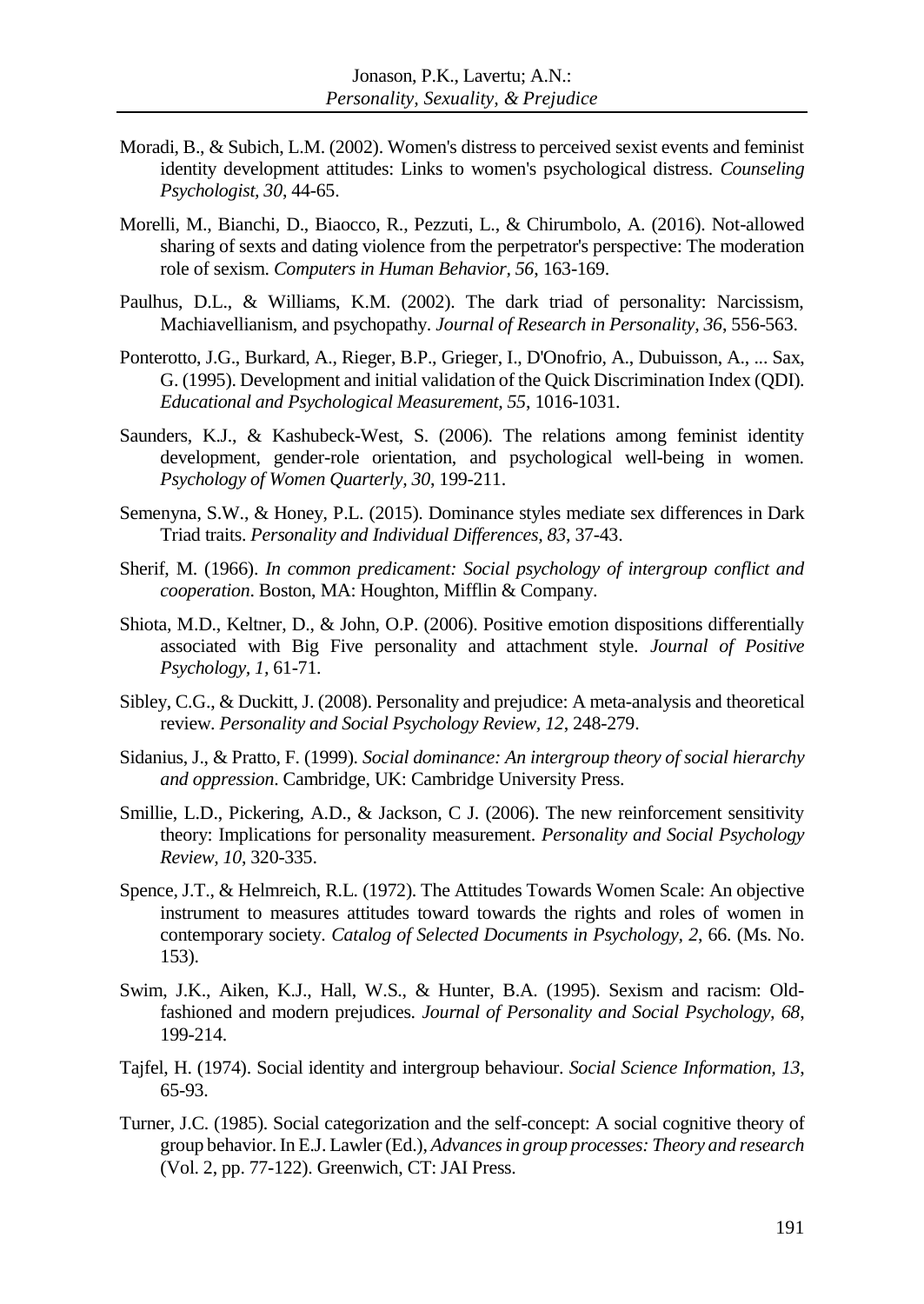Zick, A., Wolf, C., Küpper, B., Davidov, E., Schmidt, P., & Heitmeyer, W. (2008). The syndrome of group-focused enmity: The interrelation of prejudices tested with multiple cross-sectional and panel data. *Journal of Social Issues, 64*, 363-383.

## **Actitudes sociales femeninas basadas en la raza y el género: Perspectiva de diferencias individuales**

### **Resumen**

¿Qué tienen que ver diferencias individuales en la personalidad y la sexualidad con las actitudes sociales? Hemos afirmado que los rasgos de personalidad y la orientación sexual son tipos de sesgos subyacentes (p. ej. perceptivos) que ejercen influencias de arriba hacia abajo sobre todos los ámbitos de la vida, incluidas las actitudes sociales. Este estudio (*N*=200 mujeres) ha examinado diferencias individuales en las actitudes sociales basadas en el género y la raza en función de los cinco grandes rasgos de personalidad, la tríada oscura y la orientación sexual. Hemos descubierto que las motivaciones basadas en la afiliación en forma de amabilidad, apertura a nuevas experiencias y narcisismo predicen el deseo y la tendencia a relacionarse con otra mujer. También hemos encontrado que los rasgos basados en el miedo (neuroticismo) y en derechos (narcisismo) se asocian con la participación política en cuanto a la igualdad de género. Además, hemos afirmado que la disposición a la cooperación (amabilidad y apertura a nuevas experiencias) se asocian con mayor protección de roles tradicionales de género. Hemos confirmado la relación entre los cinco grandes rasgos de personalidad (apertura a nuevas experiencias y amabilidad) y las actitudes sociales basadas en la raza. Sólo maquiavelismo se asocia con más actitudes sociales basadas en la raza, pero con reducida protección de roles tradicionales de género. Al final, sugerimos que la discriminación experimentada por las bisexuales podría causar actitudes sociales no deseadas basadas tanto en la raza como en el género.

**Palabras claves:** actitudes, personalidad, diferencias individuales, orientación sexual, discriminación

Received: October 16, 2016